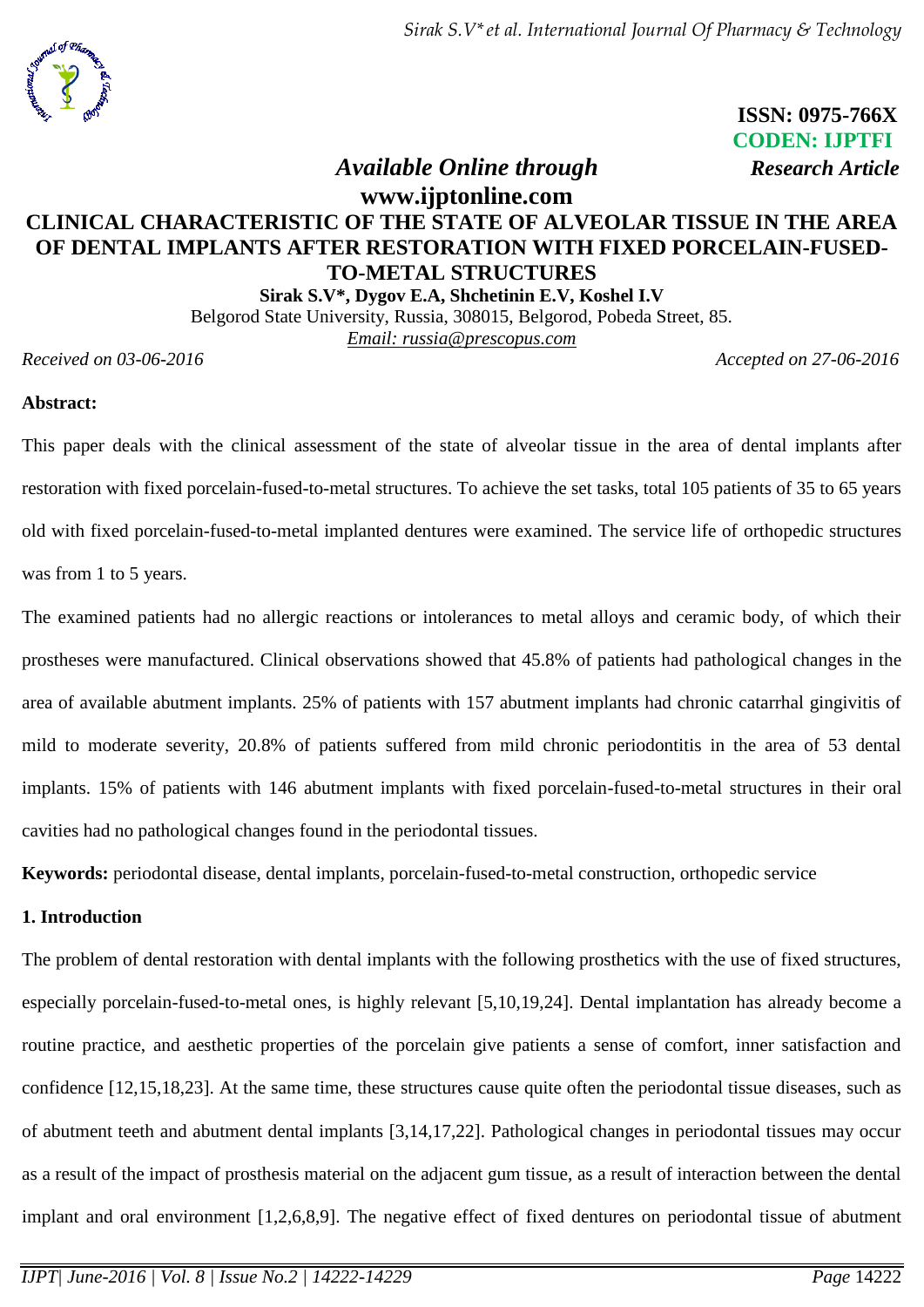implants may be exacerbated by the structural features of the prosthesis, poor oral hygiene and other factors [4,7,11,16].

# **2. Objective of Research**

To assess clinically the state of alveolar tissue in the area of dental implants after restoration with fixed porcelainfused-to-metal structures.

# **3. Materials and Research Methods**

To achieve the tasks set in this research, we examined total 105 patients of 35 to 65 years old with fixed porcelainfused-to-metal implanted dentures. The service life of orthopedic structures was from 1 to 5 years. The examined patients had no allergic reactions or intolerances to metal alloys and ceramic body, of which their prostheses were manufactured. All patients of the main group had porcelain-fused-to-metal structures fixed on the screw dental implants installed no earlier than 1 year after the operation, i.e., all patients have undergone a delayed dental implantation. The patients we examined had the following types of dentures in their oral cavity: solid single ceramicfaced crowns – 185, porcelain-fused-to-metal bridgeworks - 95.

105 patients with fixed porcelain-fused-to-metal structures, had total 566 crowned implants installed, i.e., 5.4 implants accrue to one patient on average. The state of dentures was evaluated based on cosmetic and functional data. From an aesthetic point of view, the porcelain-fused-to-metal dentures should imitate natural teeth in their anatomical shape, color and position in the dental arch [25]. Basic requirements: functionally sound artificial crowns must fit tight to the neck of the tooth, not step over the periodontal sulcus more than 0.2-0.3 mm, not to raise the occlusion []. Bridgeworks must be qualitatively sound, neither adhere to the gum nor irritate it. Dentures and the state of periodontal tissues were clinically evaluated based on their cosmetic and functional data. 59 (56.19%) patients had an orthognathic occlusion, 16 (15.24%) - abnormal neutral occlusion, 12 people (11.43%) - edge-to-edge occlusion, 5 (4.76%) - posterior neutral occlusion, 3 (2.85%) - biprognathic neutral occlusion, 2 (1.9%) - posterior distal occlusion, 1 (0.95%) - pre-normal mesial occlusion, 3 persons (2.86%) had a deep occlusion, and 4 (3.81%) unilateral asymmetrical occlusion.

To objectively assess the state of periodontal tissues, the periodontal indices were used: papillary-marginal-alveolar index (PMA), and periodontal index (PI). Papillary bleeding severity was determined with the use of the Muchlemann-Son papillary bleeding index (1971). To determine the severity of inflammation in periodontal tissues the Schiller-Pisarev test was used (D. Svraakov's iodine number, 1962). Hygienic condition of dental/implant arch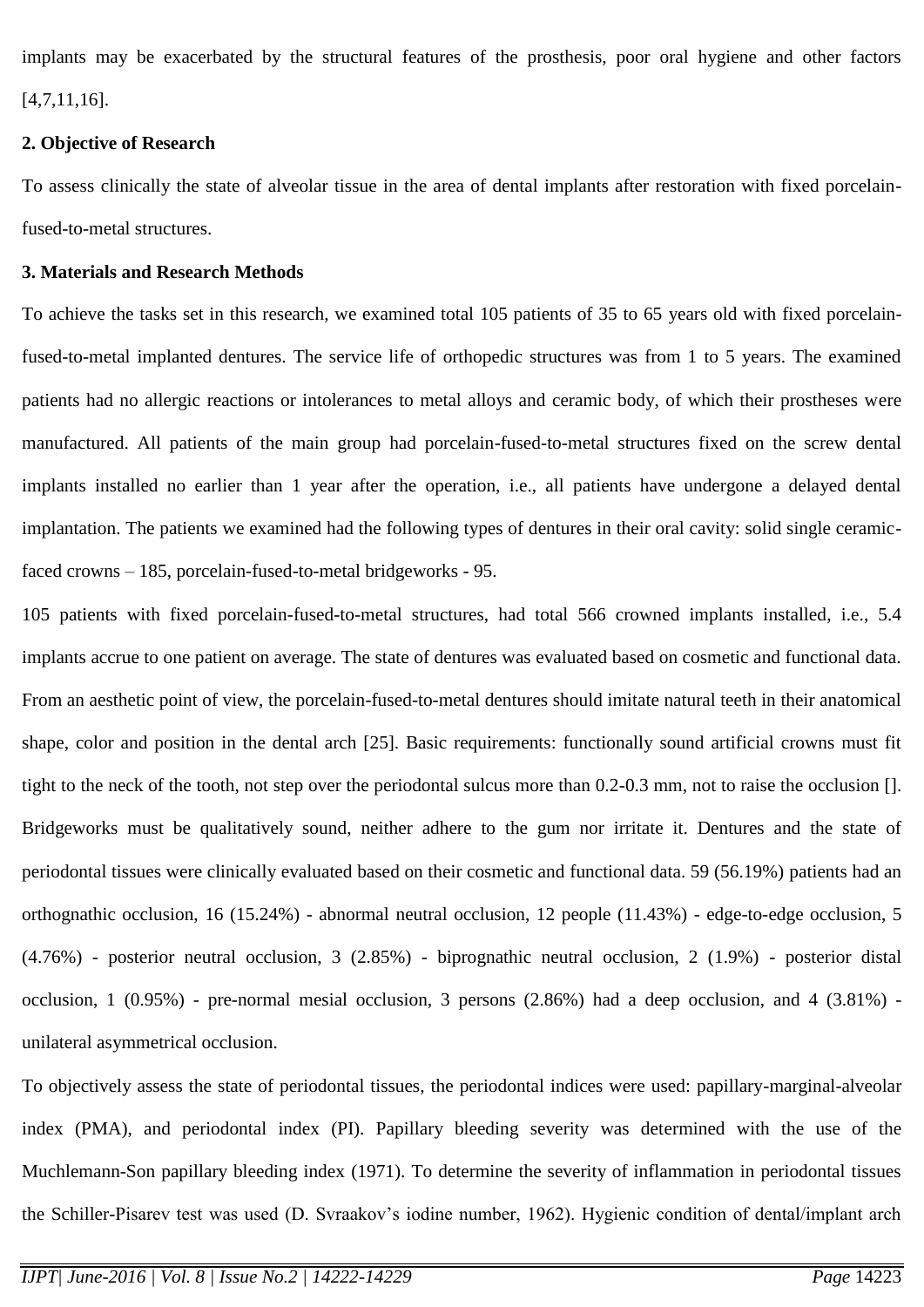replaced with the fixed porcelain-fused-to-metal structures was evaluated using the hygienic indices (HI): simplified oral hygiene index (OHI-S), J.C. Green, J.R. Vermillion (1964), Silness-Loe hygiene index (1964, 1967), interproximal plaque index or interdental hygiene index - IHI (1999). Statistical processing of the numerical data of the experimental part of the study was performed with one-way analysis of variance and Newman-Keuls multiple comparison in Primer of Biostatistics 4.03 for Windows. Differences of  $p<0.05$  were considered significant.

# **4. Results**

The study of periodontal tissue showed that 30 (35,29%) patients with 146 (41.01%) abutment implants with fixed porcelain-fused-to-metal (PFM) structures in their oral cavities and PFM crowned teeth had no pathological changes found. The patients had no complaints about their periodontal tissues and came only for the purpose of routine inspection. The gums objectively had a pale pink color, wet, smooth, and shiny. Interimplant papilla had no signs of inflammation, had a pointed shape, fit tightly to the implants. Gingival margin also had no signs of inflammation, alveolar gums were pale pink color with a grainy surface. No bleeding was detected. During Schiller-Pisarev test, the gums acquired a straw-yellow color, i.e., the test was negative. The appearance of the gums matched clinically intact periodontal disease. The patients with intact periodontal disease had Green-Vermillion dental plaque index (DPI) of the abutment teeth of fixed PFM structures lower than the control group. Despite the significant difference  $(p<0.05)$ , the index values in both groups corresponded to a satisfactory level of hygiene. No calculus was detected in this group of patients. The general value of Green-Vermillion HI in this group corresponded to a satisfactory level. The value of Silness-Loe HI of abutment teeth with intact periodontal disease did not differ from normal (p>0.05), interdental HI did not differ significantly from the reference value - p>0.05.

The results of periodontal tissue rheography showed that the patients with PFM structures having intact periodontal disease of abutment teeth had rheographic index, vascular tone index, peripheral resistance index and vessel elasticity index comparable with the values of the control group (Table 5).

The examination of periodontal tissues in 65 (64.7%) patients in the area of their 210 (58.99%) implants covered with single crowns and the abutment implants of fixed PFM structures revealed pathological changes. 40 (35,29%) patients with 157 (44.10%) abutment implants had chronic catarrhal gingivitis, 35 (29.41%) patients suffered from chronic periodontitis in the area of 53 (14.89%) abutment implants. Mild gingivitis was found in 108 (30.34%) abutment implants. However, the patients had no complaints. Only upon detailed survey they indicated the itching and bleeding in the area of inflamed gingival papillae, rarely occurring during teeth brushing.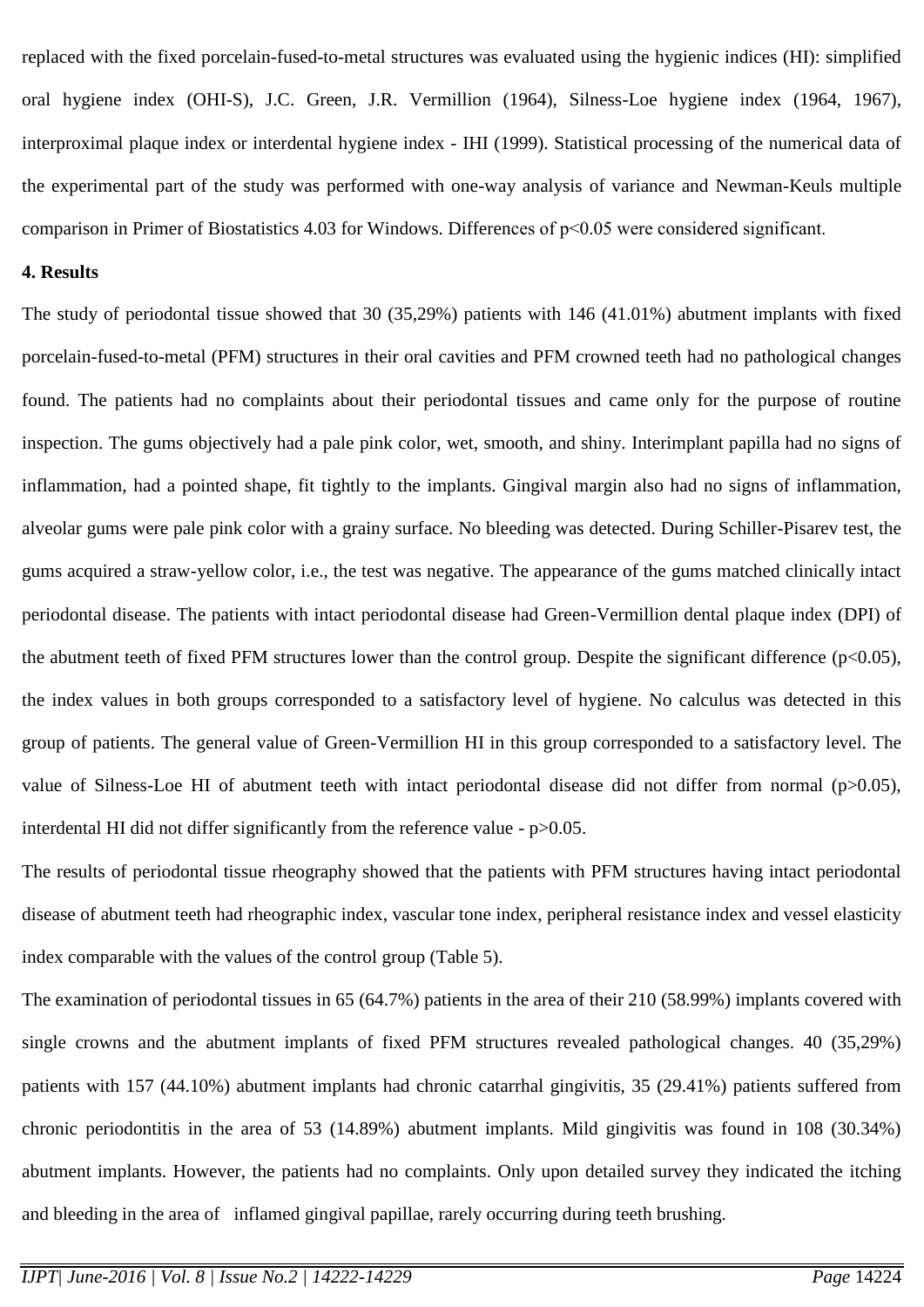24 (96.0%) patients with periodontitis the symptomatic gingivitis had catarrhal form: swollen gingival papillae, increased in volume, loose, hyperemic, with a bluish tint; edematous gingival margin, increased in volume, with roller-type thickening, hyperemic, with cyanotic tint. 6 (16.0%) patients had gingival retraction 1.5-2 mm detected. Alveolar gum was slightly swollen with the loss of granularity and slight discoloration. Upon probing the periodontal pockets of 3.0-4 mm deep were detected mainly near the interproximal surfaces of implants. The content of periodontal pockets was of serous nature. There was a significant amount of soft plaque and supragingival and subgingival solid deposits. Probing of periodontal pockets resulted in moderate bleeding. Impaired static of dental implants manifested itself in a lack of tight junctions on the implant-bone boundary. X-ray determined expansion of periodontal ligament in the cervical area of the abutment implants, the resorption of the cortical bone and the top of interimplant partitions of the affected areas of alveolar processes up to 1/3 of the implant length.

Patients with periodontitis had the value of Green-Vermillion dental plaque index (DPI) of the abutment implants exceeding the reference value ( $p<0.05$ ), but in both groups the indicators were consistent with a satisfactory level of hygiene. The value of Green-Vermillion calculus index (CI) differed significantly from the values of the control group ( $p<0.05$ ). The total value of Green-Vermillion HI of the abutment implants in patients with periodontitis was consistent with a poor level of hygiene. When surveyed, the patients explained this hygienic state by the presence of gum pain and bleeding during brushing. The Silness-Loe HI values in periodontitis exceeded significantly the values in all groups surveyed, and the values of interdental HI had no significant differences as compared with the other groups.

Comparative analysis of periodontal tissues of the abutment implants in patients with gingivitis and periodontitis, in terms of all periodontal indices, revealed significant differences: PMA index - 31.51±2.83% and 52.54±3.11%  $(p<0.05)$ , PI - 0.98 $\pm$ 0.08 points and 2.20 $\pm$ 0.12 points (p $<$ 0.05), Schiller-Pisarev test - 1.53 $\pm$ 0.12 points and 2.74 $\pm$ 0.23 points (p<0.05), PBI index - 1.1 $\pm$ 0.1 points and 1.7 $\pm$ 0.1 points (p<0.05). The state of periodontal tissue in the area of the abutment implants of PFM bridgeworks and implants covered with single PFM crowns varied depending on the amount of metal-ceramic units in the fixed PFM prostheses. 23 (76.67%) of 30 patients with intact periodontitis of abutment implants had 1 to 5 PFM units, 7 (23.33%) - 6 and more PFM units; 12 (30.0%) of 40 patients with chronic catarrhal gingivitis of abutment implants had 1 to 5 PFM units, 18 (45.0%) - 6 and more PFM units; 9 (25.7%) of 25 patients with chronic periodontitis of abutment implants of fixed PFM structures had 1 to 5 PFM units, and 14 (40.0%) - had 6 and more PFM units in their oral cavity.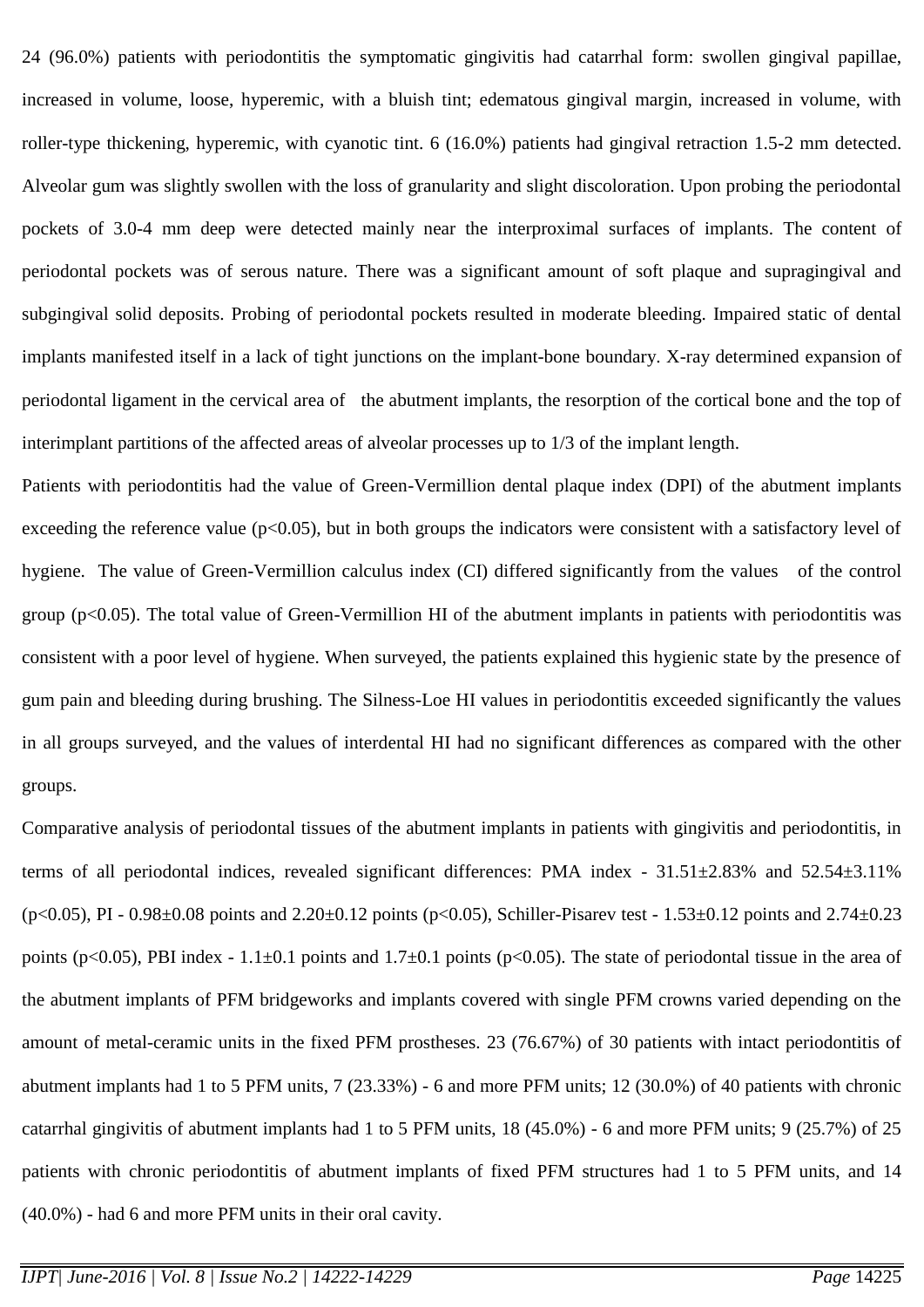#### **5. Summary**

Thus, according to the Green-Vermillion dental plaque index DPI, which belongs to the group of hygienic indices defining crown area covered with soft plaque with the use of a plaque revelator, the level of hygiene of abutment implants was satisfactory in all groups. With the help of Silness-Loe HI, which belongs to the group of hygienic indices evaluating the thickness of plaque with the use of a probe, a soft plaque was revealed in the cervical area of abutment implants. In intact periodontal disease of the abutment implants, the index value did not differ from normal, while in gingivitis and periodontitis it significantly exceeded the target value. The interdental HI values in all groups surveyed had no significant differences.

#### **6. Conclusion**

Thus, the results of clinical observations led to the conclusion about the impact of fixed PFM structures of dentures on the periodontal tissue of the abutment implants. The examination of 105 patients with fixed PFM structures revealed pathological changes in 55 (45.8%) patients in the area of 210 (37.1%) abutment implants. 30 (25%) patients with 157 (27.7%) abutment implants had chronic catarrhal gingivitis of mild to moderate severity, 25 (20.8%) patients suffered from mild chronic periodontitis in the area of 53 (9.4%) dental implants. 30 (15%) patients with 146 (25.7%) abutment implants with fixed porcelain-fused-to-metal structures in their oral cavities had no pathological changes found.

**Acknowledgements:** The work has been prepared with the support of the Ministry of Health of the Russian Federation

#### **References**

- 1. Bykov I.M. [Experimental testing of a new mouthrinse for the prevention of dental caries](http://elibrary.ru/item.asp?id=20848214) / Bykov I.M., Sirak A.G., Sirak S.V.// [Modern problems of science and education.](http://elibrary.ru/contents.asp?issueid=1219728) - 2013. - [No. 4.](http://elibrary.ru/contents.asp?issueid=1219728&selid=20848214) - P. 128.
- 2. Grigoriants L.A. [Indications and effectiveness of different surgical procedures in treating patients with](http://elibrary.ru/item.asp?id=9518774)  [odontogenic sinusitis caused by excretion of the filling material in the maxillary sinus./](http://elibrary.ru/item.asp?id=9518774)L.A. Grigoriants, S.V. Sirak, R.S. Zekeriaev, K.E. Arutiunian/[/Dentistry.](http://elibrary.ru/contents.asp?issueid=436227) - 2007. - Vol. 86. - [No.](http://elibrary.ru/contents.asp?issueid=436227&selid=9518774) 3. - Pp. 42-46.
- 3. Grigoriants L.A. [2006. Some features of the mandibular canal topography/](http://elibrary.ru/item.asp?id=9283708)Grigoriants L.A., Sirak S.V, Budzinsky N.E./[/Clinical Dentistry .](http://elibrary.ru/contents.asp?issueid=428948) - 2006. - [No. 1.](http://elibrary.ru/contents.asp?issueid=428948&selid=9283708) - С. - 46-51.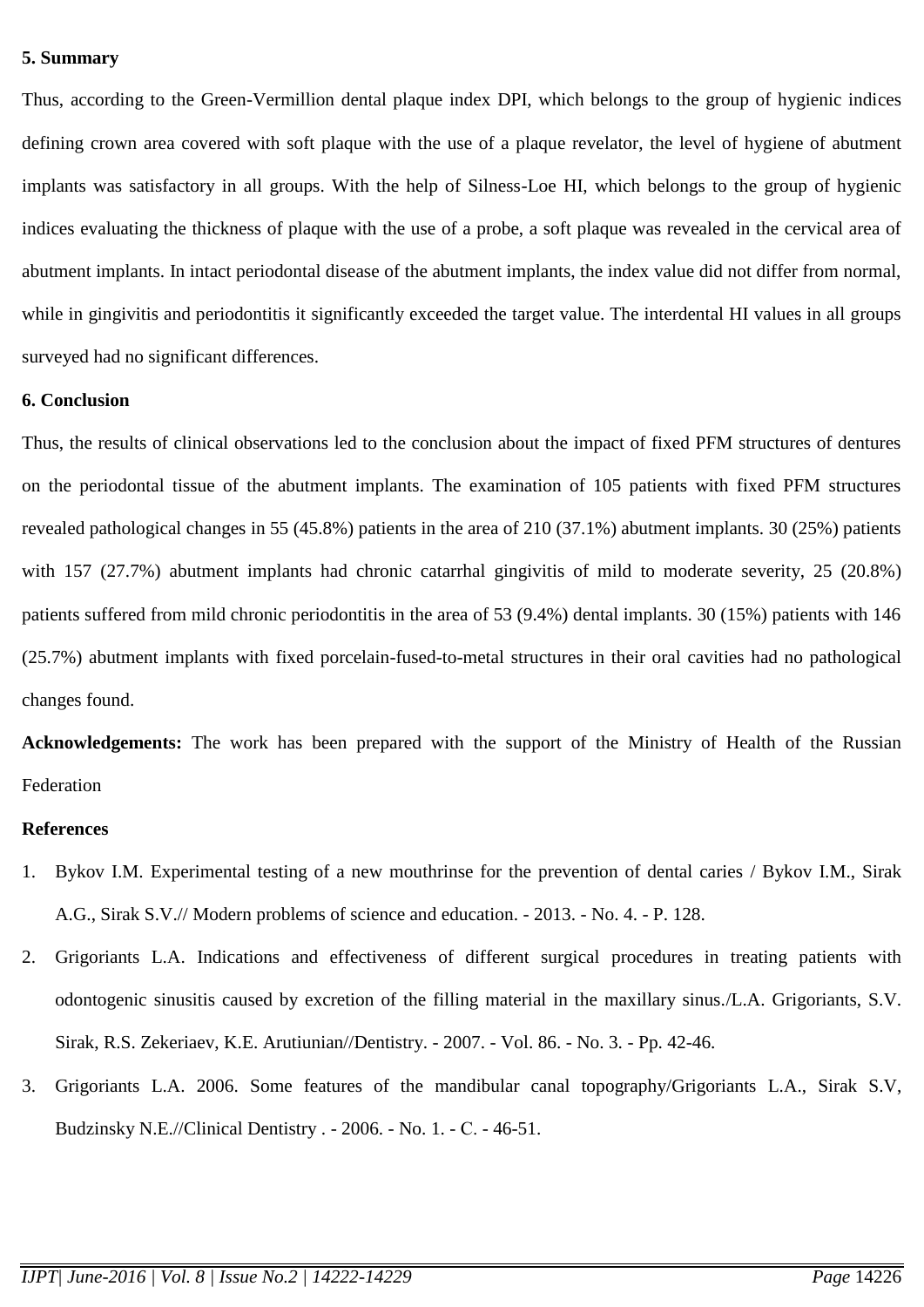- 4. Grigorian A.A. [Development and clinical application of a new wound-healing agent for the treatment of diseases](http://elibrary.ru/item.asp?id=21285392)  [of the oral mucosa in children and adolescents](http://elibrary.ru/item.asp?id=21285392) / A.A. Grigorian, S.V. Sirak, A.G. Sirak, S.A. Khanova // [Modern](http://elibrary.ru/contents.asp?issueid=1250743)  [problems of science and education.](http://elibrary.ru/contents.asp?issueid=1250743) - 2013. - [No. 2.](http://elibrary.ru/contents.asp?issueid=1250743&selid=21285392) - P. 41.
- 5. Korobkeev A.A. [Study of features of the anatomical and topographical structure of the mandible for planning](http://elibrary.ru/item.asp?id=15287654)  [endodontic and implant treatment/](http://elibrary.ru/item.asp?id=15287654)/A.A. Korobkeev, S.V. Sirak, I.A. Kopylova // [Medical Bulletin of the North](http://elibrary.ru/contents.asp?issueid=874097)  [Caucasus.](http://elibrary.ru/contents.asp?issueid=874097) - 2010. - Vol. 17. - [No.](http://elibrary.ru/contents.asp?issueid=874097&selid=15287654) 1. - Pp. 17-22.
- 6. Sletov A.A. [Extraoral device for the anatomical positioning of fragments of jaw bones](http://elibrary.ru/item.asp?id=24278418) / A.A. Sletov, S.V. Sirak, A.B. Davydov, A.V. Arutiunov, R.A. Avanesian, A.G. Sirak, R.A. Mozheiko, I.A. Kopylova, T.T. Meboniia, Iu.I. Nikitina, I.E. Kazieva // Utility patent RUS 2541055 of 28.01.2014.
- 7. Sletov A.A. [Experimental determination of the regenerative potential of bone marrow cells/](http://elibrary.ru/contents.asp?issueid=1026786)Sletov A.A., Pereverzev R.V., Ibragimov I.M., Kodzokov B.A., Sirak S.V./[/Dentistry for all.](http://elibrary.ru/item.asp?id=17876413) - 2012. - [No. 2.](http://elibrary.ru/contents.asp?issueid=1026786&selid=17876413) - P. 29-31.
- 8. Sletov A.A. [Hardware method of treatment of mandibular fractures in bisphosphonate osteonecroses](http://elibrary.ru/item.asp?id=22515405) / A.A. Sletov, S.V. Sirak, A.B. Davydov, T.T. Meboniia, A.V. Arutiunov // [Dentistry for all.](http://elibrary.ru/contents.asp?issueid=1348657) - 2014. - [No. 2.](http://elibrary.ru/contents.asp?issueid=1348657&selid=22515405) - P. 32-35.
- 9. Sirak A.G. [Morphofunctional changes in the dental pulp of experimental animals in the treatment of deep caries](http://elibrary.ru/item.asp?id=21285395)  [and acute focal pulpitis with the use of the developed drug compositions](http://elibrary.ru/item.asp?id=21285395) / A.G. Sirak, S.V. Sirak // [Modern](http://elibrary.ru/contents.asp?issueid=1250743)  [problems of science and education.](http://elibrary.ru/contents.asp?issueid=1250743) - 2013. - [No. 2.](http://elibrary.ru/contents.asp?issueid=1250743&selid=21285395) - P. 44.
- 10. Sirak S.V. [The use of porous titanium for subantral bone augmentation in dental implantation \(experimental](http://elibrary.ru/item.asp?id=20402430)  [research\) /](http://elibrary.ru/item.asp?id=20402430)S.V. Sirak, A.A. Sletov, A.K. Martirosian, I.M. Ibragimov, M.G. Perikova // [Medical Bulletin of the](http://elibrary.ru/contents.asp?issueid=1148104)  [North Caucasus.](http://elibrary.ru/contents.asp?issueid=1148104) 2013. - Vol. 8. [No.](http://elibrary.ru/contents.asp?issueid=1148104&selid=20402430) 3. - Pp. 42-44.
- 11. Sirak S.V. [The study of anatomical and topographical features of the mandibular structure for planning the](http://elibrary.ru/item.asp?id=15275830)  [endodontic and implant treatment.](http://elibrary.ru/item.asp?id=15275830) / Sirak S.V., Dolgalev A.A., Sletov A.A., Mikhailenko A.A. // [Institute of](http://elibrary.ru/contents.asp?issueid=873524)  [Dentistry.](http://elibrary.ru/contents.asp?issueid=873524) 2008. Vol.2. [No.39.](http://elibrary.ru/contents.asp?issueid=873524&selid=15275830) P. 84-87.
- 12. Sirak S.V. [Clinical and experimental use of osteoplastic materials in combination with electromagnetic radiation](http://elibrary.ru/item.asp?id=19034835)  [for accelerated regeneration of the maxillary bone defects/](http://elibrary.ru/item.asp?id=19034835)Sirak S.V., Kazieva I.E., Martirosian A.K./[/Fundamental research.](http://elibrary.ru/contents.asp?issueid=1120683) - 2013. - No. [5-2.](http://elibrary.ru/contents.asp?issueid=1120683&selid=19034835) - Pp. 389-393.
- 13. Sirak S.V. [Dental incidence of child population of Stavropol region before and after the implementation of](http://elibrary.ru/item.asp?id=11898874)  [prevention programs](http://elibrary.ru/item.asp?id=11898874) / S.V. Sirak, I.A. Shapovalova, E.M. Maximova, S.N. Prigodin // [Pediatric Dentistry and](http://elibrary.ru/contents.asp?issueid=557185)  [Prevention.](http://elibrary.ru/contents.asp?issueid=557185) - 2009. - Vol. 8. - [No. 1.](http://elibrary.ru/contents.asp?issueid=557185&selid=11898874) - Pp. 64-66.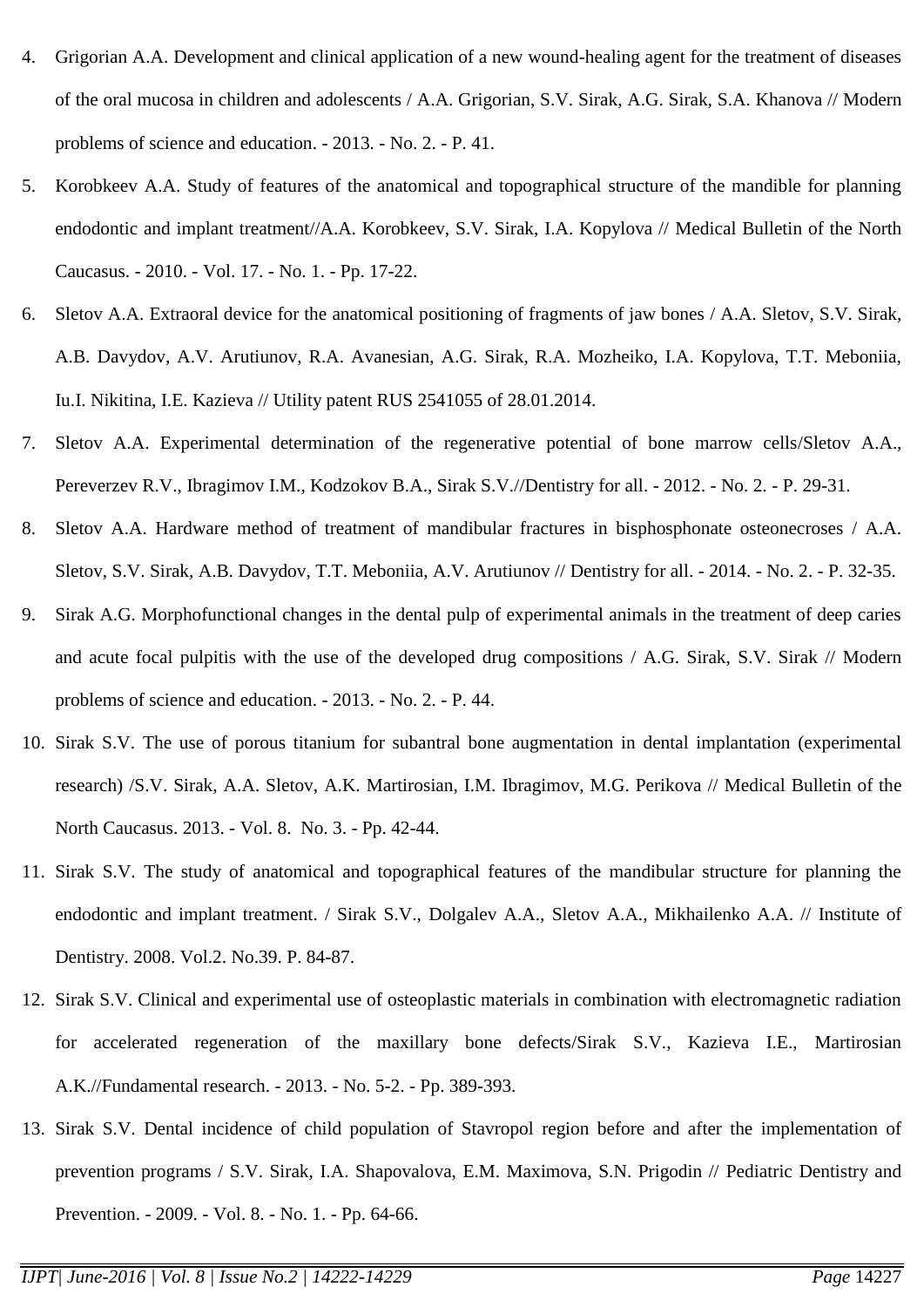- 14. Sirak S.V. [The effect of porous titanium on the osteogenic potential of bone marrow cells in vitro/](http://elibrary.ru/item.asp?id=17992889)Sirak S.V., Sletov A.A., Ibragimov I.M., Kodzokov B.A.// [Medical Bulletin of the North Caucasus.](http://elibrary.ru/contents.asp?issueid=1036740) - 2012. - Vol. 27. - [No.](http://elibrary.ru/contents.asp?issueid=1036740&selid=17992889)  [3.](http://elibrary.ru/contents.asp?issueid=1036740&selid=17992889) - Pp. 22-25.
- 15. Sirak S.V. [Use of multicomponent adhesive ointment in combination with disease-modifying drug in adjuvant](http://elibrary.ru/item.asp?id=17738462)  [therapy of pemphigus/](http://elibrary.ru/item.asp?id=17738462)Sirak S.V., Kopylova I.A., Chebotarev V.V., Al-asfari F.M.S./[/Paradonthology.](http://elibrary.ru/contents.asp?issueid=1016781) - 2012. - Vol. 17. - [No. 2.](http://elibrary.ru/contents.asp?issueid=1016781&selid=17738462) - Pp. 62-65.
- 16. Sirak S.V. [Clinical and experimental justification of the use of "Collost" and bioresorbable membrane "Diplen](http://elibrary.ru/item.asp?id=11517379)[gum" and "Parodonkol" when removing impacted and dystopic lower third molars/](http://elibrary.ru/item.asp?id=11517379)Sirak S.V., Sletov A.A., Alimov A.Sh., Tskhovrebov A.Ch., Fedurchenko A.V., Afanasieva O.V./[/Dentistry.](http://elibrary.ru/contents.asp?issueid=521180) - 2008. - Vol. 87. - [No. 2.](http://elibrary.ru/contents.asp?issueid=521180&selid=11517379) - Pp. 10-14.
- 17. Sirak S.V. [A method of dubantral bone augmentation for the installation of dental implants under atrophy of the](http://elibrary.ru/item.asp?id=18467404)  [alveolar process of the maxilla](http://elibrary.ru/item.asp?id=18467404) / S.V. Sirak, I.M. Ibragimov, B.A. Kodzokov, M.G. Perikova // Utility patent RUS 2469675 09.11.2011.
- 18. Grimm, W.D. [Тranslational research: palatal-derived ecto-mesenchymal stem cells from human palate: a new](http://elibrary.ru/item.asp?id=21680214)  [hope for alveolar bone and cranio-facial bone reconstruction](http://elibrary.ru/item.asp?id=21680214) / W.D.Grimm, A.Dannan, B.Giesenhagen, I.Schau, G.Varga, M.A.Vukovic, S.V.Sirak // [International Journal of Stem Cells.](http://elibrary.ru/contents.asp?issueid=1276492) – 2014. - 7[\(1\). –](http://elibrary.ru/contents.asp?issueid=1276492&selid=21680214) P.23-29.
- 19. Grimm, Dr.W.-D. Сomplex, three-dimensional reconstruction of critical size defects following delayed implant placement using stem cell-containing subepithelial connective tissue graft and allogenic human bone blocks for horizontal alveolar bone augmentation: a case report as proof of clinical study principles / Dr.W.-D.Grimm, M.Ploger, I.Schau, M.A.Vukovic, E.V.Shchetinin, А.B.Akkalaev, R.A.Avanesian, S.V.Sirak // Medical news of North Сaucasus. - 2014. - Т. 9. - № 2. - Р. 125-127. DOI: [10.14300/mnnc.2014.09037.](http://dx.doi.org/10.14300/mnnc.2014.09037)
- 20. Grimm W.D. [Рrefabricated 3d allogenic bone block in conjunction with stem cell-containing subepithelial](http://elibrary.ru/item.asp?id=21762328)  [connective tissue graft for horizontal alveolar bone augmentation:a case report as proof of clinical study](http://elibrary.ru/item.asp?id=21762328)  [principles/](http://elibrary.ru/item.asp?id=21762328)Grimm W.D., Plöger M., Schau I., Vukovic M.A., Shchetinin E., Akkalaev A.B., Arutunov A.V., Sirak S.V./[/Medical Bulletin of North Caucasus.](http://elibrary.ru/contents.asp?issueid=1281242) - 2014. - Vol.9. - [No. 2\(34\).](http://elibrary.ru/contents.asp?issueid=1281242&selid=21762328) - Pp. 175-178.
- 21. Mikhalchenko, D.V. [Influence of transcranial electrostimulation on the osseointegration of dental implant in the](http://elibrary.ru/item.asp?id=21988526)  [experiment/](http://elibrary.ru/item.asp?id=21988526)Mikhalchenko D.V., Poroshin A.V., Mikhalchenko V.F., Firsova I.V., Sirak S.V./[/Research Journal](http://elibrary.ru/contents.asp?issueid=1299477)  [of Pharmaceutical, Biological and Chemical Sciences.](http://elibrary.ru/contents.asp?issueid=1299477) - 2014. - Vol.5. - [No.](http://elibrary.ru/contents.asp?issueid=1299477&selid=21988526) 5. Pp. - 705-711.